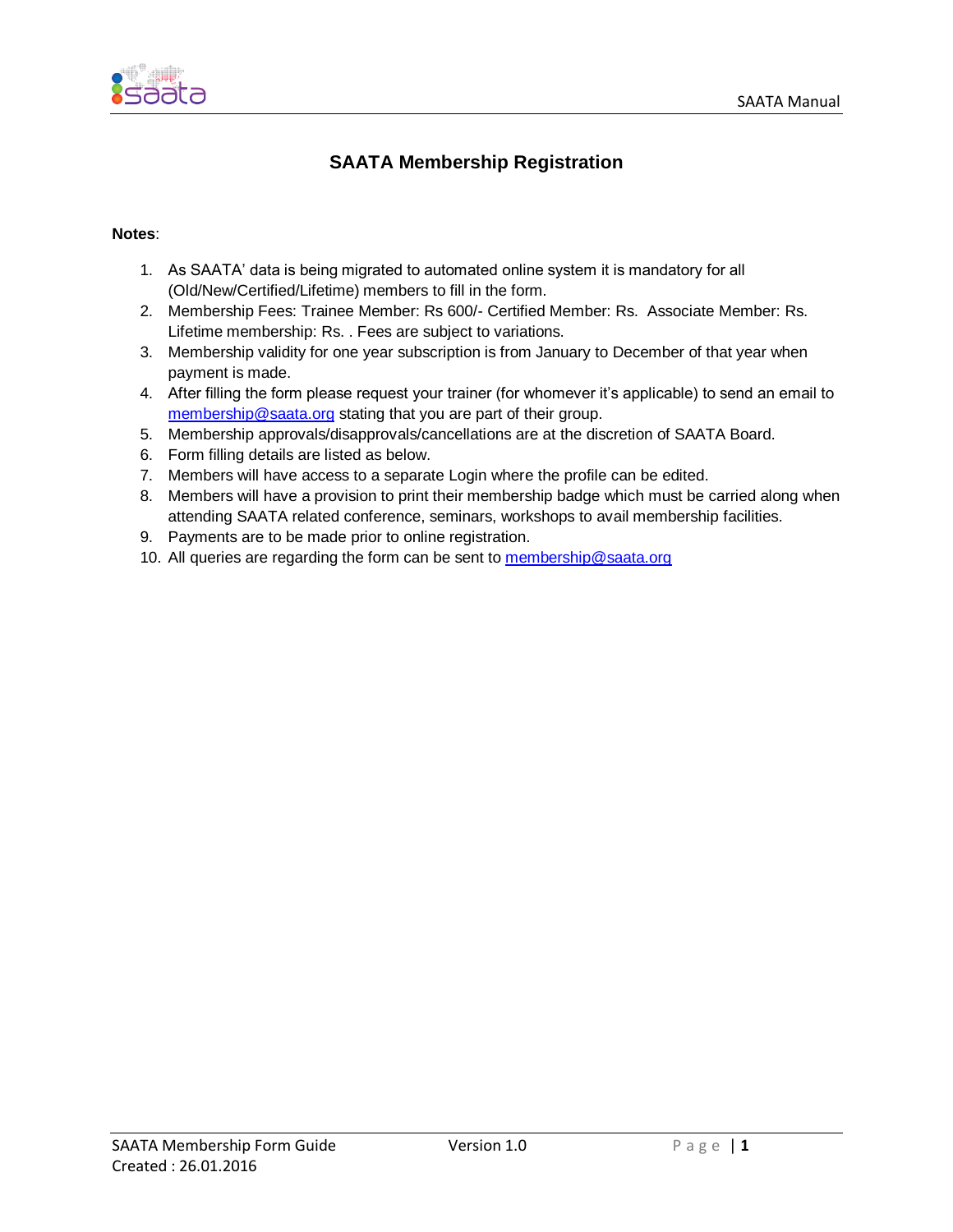

### **Membership Form Guidelines**

**Membership Form Access: URL**: http://www.saata.org/saata-membership-registration/

- 1. Access the membership form using the URL mentioned afore.
- 2. You will be directed to the form as in the pictures below

# SAATA Membership Registration

Mandatory Fields \*

| Personal Details |                   |                           |                  |                  |
|------------------|-------------------|---------------------------|------------------|------------------|
| Title *          |                   | First Name *              |                  | <b>Last Name</b> |
| Mr               | $\times$ $\times$ |                           |                  |                  |
| Address *        |                   |                           | $City *$         |                  |
| Address Line 1*  |                   |                           |                  |                  |
| Address Line 2   |                   |                           | State $*$        |                  |
| Address Line 3   |                   |                           |                  |                  |
|                  |                   |                           |                  |                  |
| Country *        |                   |                           | zip *            |                  |
| India            |                   | $\times$ $\smallsetminus$ |                  |                  |
| Mobile Number *  |                   |                           | E-mail Address * |                  |
|                  |                   |                           |                  |                  |
|                  |                   |                           |                  |                  |

#### **Image 01: Demographic Details**

- 3. All fields marked with red asterisk  $*$  are mandatory.
- 4. Choose the appropriate title
- 5. Type in Your First Name, Last Name
- 6. Type in your Address
- 7. Type in your City Name, State Name
- 8. Choose your Country Name
- 9. Enter your Zip code
- 10. Enter your 10 digit Mobile Number
- 11. Type in your email id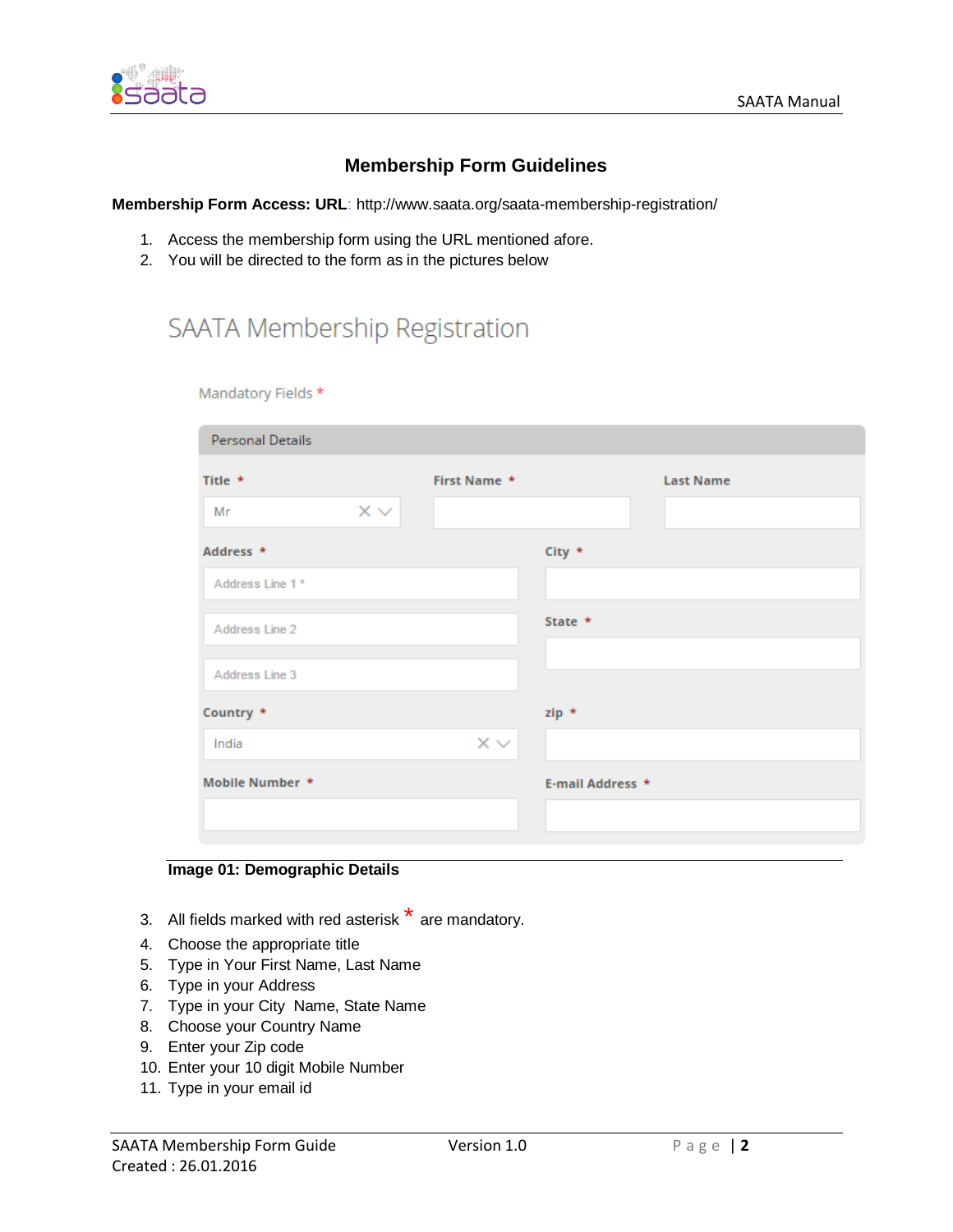

| Membeship Details                                                          |                     |                       |                                                                                |
|----------------------------------------------------------------------------|---------------------|-----------------------|--------------------------------------------------------------------------------|
| Membership Type *                                                          |                     | Subscription Option * |                                                                                |
| Select Membership Type                                                     | $\checkmark$        | <b>New</b>            | $\times$ $\times$                                                              |
|                                                                            |                     |                       |                                                                                |
| Payment Details                                                            |                     |                       |                                                                                |
| Payment Type *                                                             | Cash Paid to Whom * |                       | Date $*$                                                                       |
| $\times$ $\times$<br>Cash                                                  |                     |                       | dd-mmm-yyyy                                                                    |
| Location *                                                                 |                     |                       |                                                                                |
| Terms and condition *                                                      |                     |                       |                                                                                |
| lagree to give my consent to publish my details<br>in membership directory |                     |                       | I disagree to give my consent to publish my<br>details in membership directory |
| I agree to the TERMS AND CONDITIONS of SAATA                               |                     |                       |                                                                                |

### **Image 02: Admin Details**

Register

12. Choose your membership type from the drop down list as shown below.

| Membeship Details      |  |
|------------------------|--|
| Membership Type *      |  |
| Select Membership Type |  |
| Associate Member       |  |
| <b>Trainee Member</b>  |  |
| Certified Member       |  |
| Life Member            |  |

## **Image 03: Membership Type**

Cancel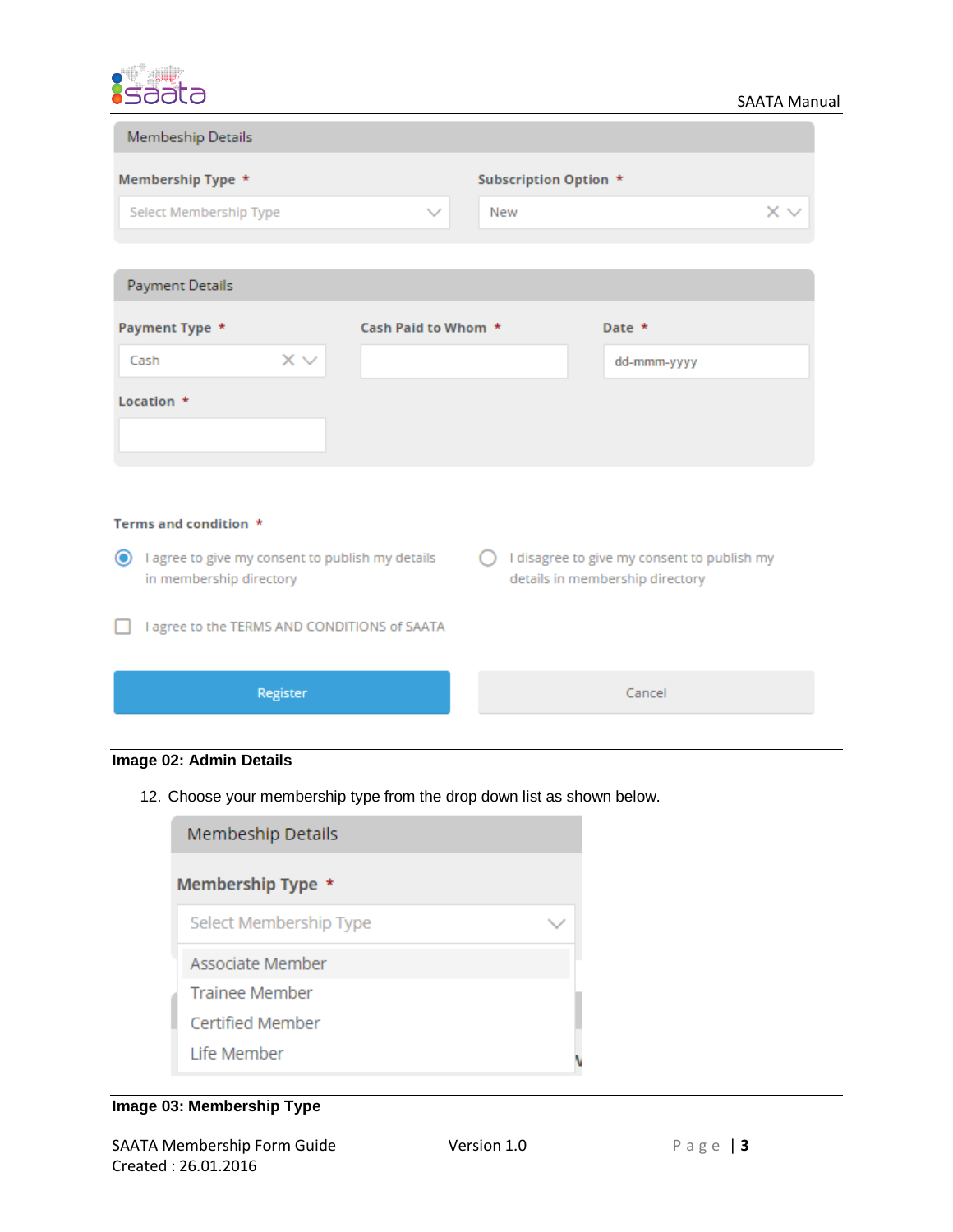

13. Choose your subscription Option as shown below:

| <b>Subscription Option *</b> |          |
|------------------------------|----------|
| <b>New</b>                   | $\times$ |
| <b>New</b>                   |          |
| Renewal                      |          |
|                              |          |

#### **Image 04: Subscription Option**

14. Choose your Payment Type appropriately

| <b>Payment Details</b> |  |
|------------------------|--|
| Payment Type *         |  |
| Cash                   |  |
| Cash                   |  |
| DD or Cheque           |  |
| <b>Online Transfer</b> |  |

**Image 05: Payment Type**

15. If you paid by Cash then type in details of the person to whom you paid the cash to and choose the date you paid to them and the Location where you paid them.

| Payment Details |                   |                     |             |
|-----------------|-------------------|---------------------|-------------|
| Payment Type *  |                   | Cash Paid to Whom * | Date *      |
| Cash            | $\times$ $\times$ |                     | dd-mmm-yyyy |
| Location *      |                   |                     |             |
|                 |                   |                     |             |
|                 |                   |                     |             |

#### **Image 06: Cash Payment**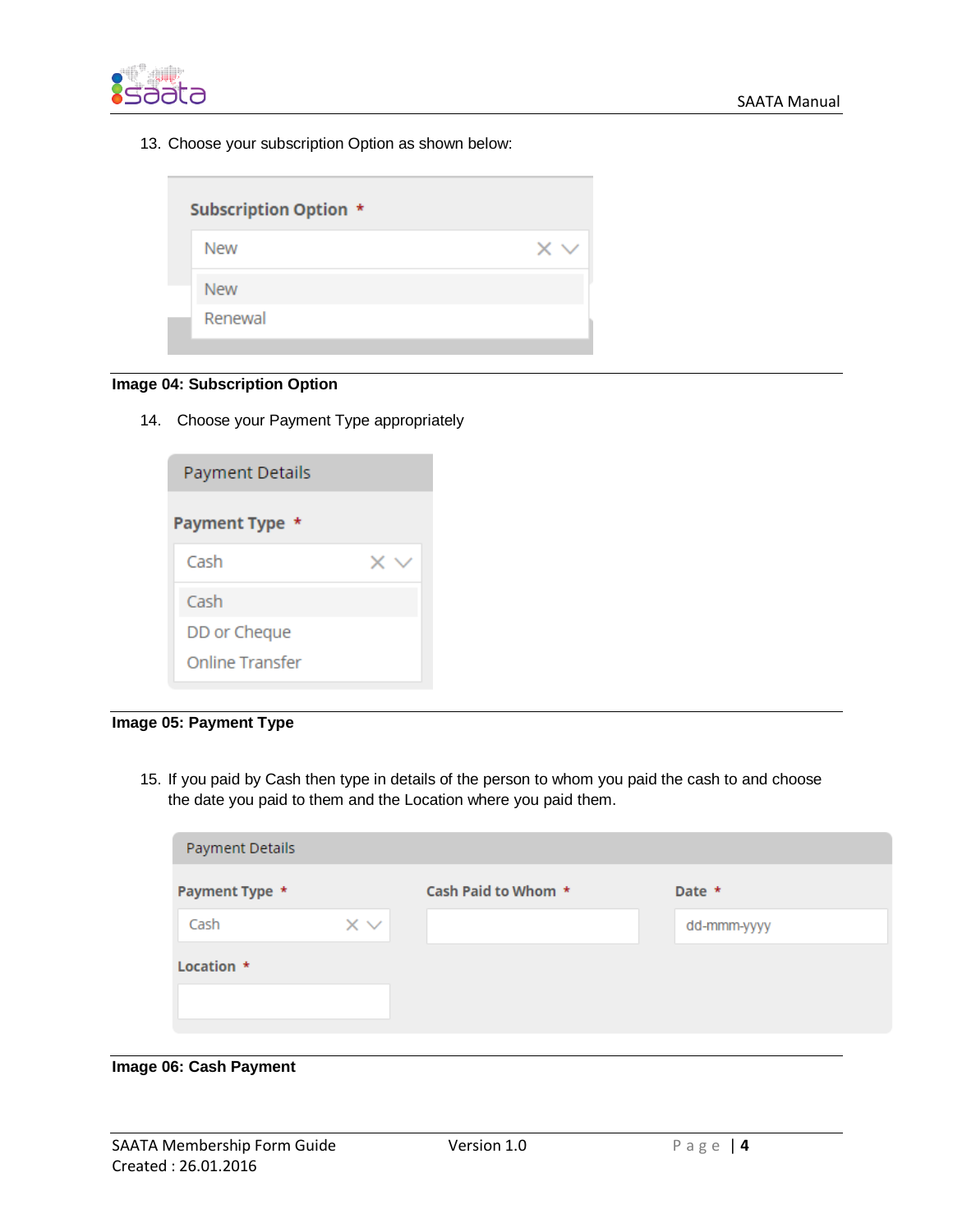

16. If you had paid by a Bank Instrument - Demand Draft or Cheque then type in the Demand Draft Number or Cheque Number

| <b>Payment Details</b> |                   |                     |
|------------------------|-------------------|---------------------|
| Payment Type *         |                   | Instrument Number * |
| DD or Cheque           | $\times$ $\times$ |                     |
|                        |                   |                     |

**Image 07: Bank Instrument Payment** 

17. If you had made an Online Bank Transfer then type in all related details like your Bank Name, Location, bank reference number and date of transfer.

| Payment Details        |    |                    |
|------------------------|----|--------------------|
| Payment Type *         |    | Transfer Details * |
| <b>Online Transfer</b> | хv |                    |
|                        |    |                    |

#### **Image 08: Online Transfer**

18. SAATA Membership Form has options to for you to choose to allow SAATA to display your name and other details in their membership directory or choose not to give consent to display your details. Click on either of the option as per your discretion.



#### **Image 09: Terms & Conditions**